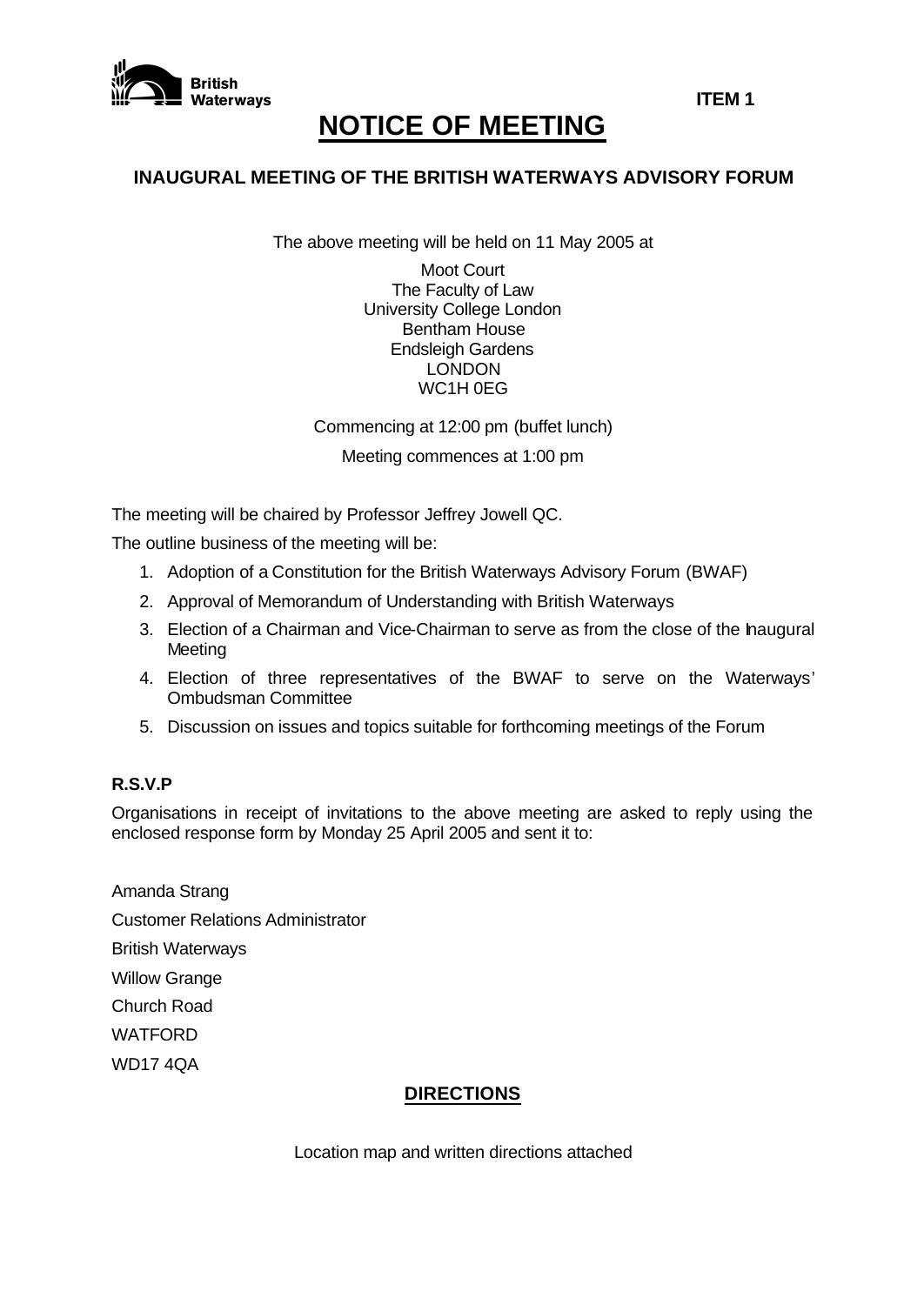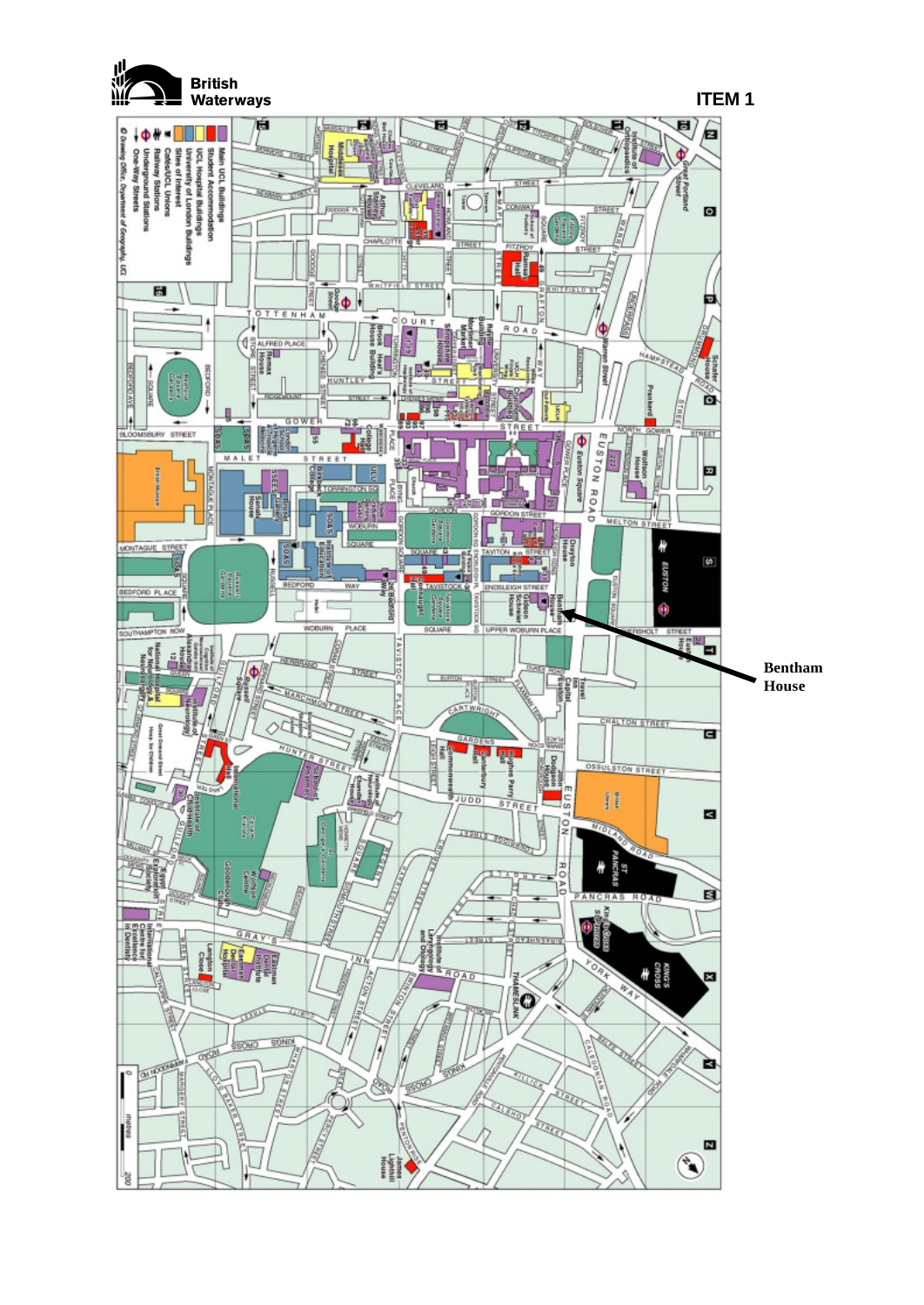

## **Bus routes**

*Individual route maps are provided where possible via links to Transport for London. UCL provides these links for information, but is not responsible for their accuracy. There are no maps at present available for new routes 205 (Whitechapel - Paddington) and 390 (Archway - Marble Arch).*

## **Gower Street (southbound) and Tottenham Court Road (northbound)**

10, 24, 29, 73, 134, 390

## **Euston Road (east of Gower Street)**

10, 18, 30, 73, 205, 390

**Euston Road (west of Tottenham Court Road)** 

18, 27, 30, 88, 205

## **Upper Woburn Place**

## 59, 68, 91, 168

Check London Buses for more details

## **Underground - in order of distance from the main College building:**

## **Euston Square**

Metropolitan, Circle, and Hammersmith & City lines

## **Warren Street**

Victoria line and Northern line (Charing Cross branch)

## **Euston**

Victoria line and Northern line (Charing Cross and City branches)

## **Goodge Street**

Northern line (Charing Cross branch)

## **Russell Square**

Piccadilly line